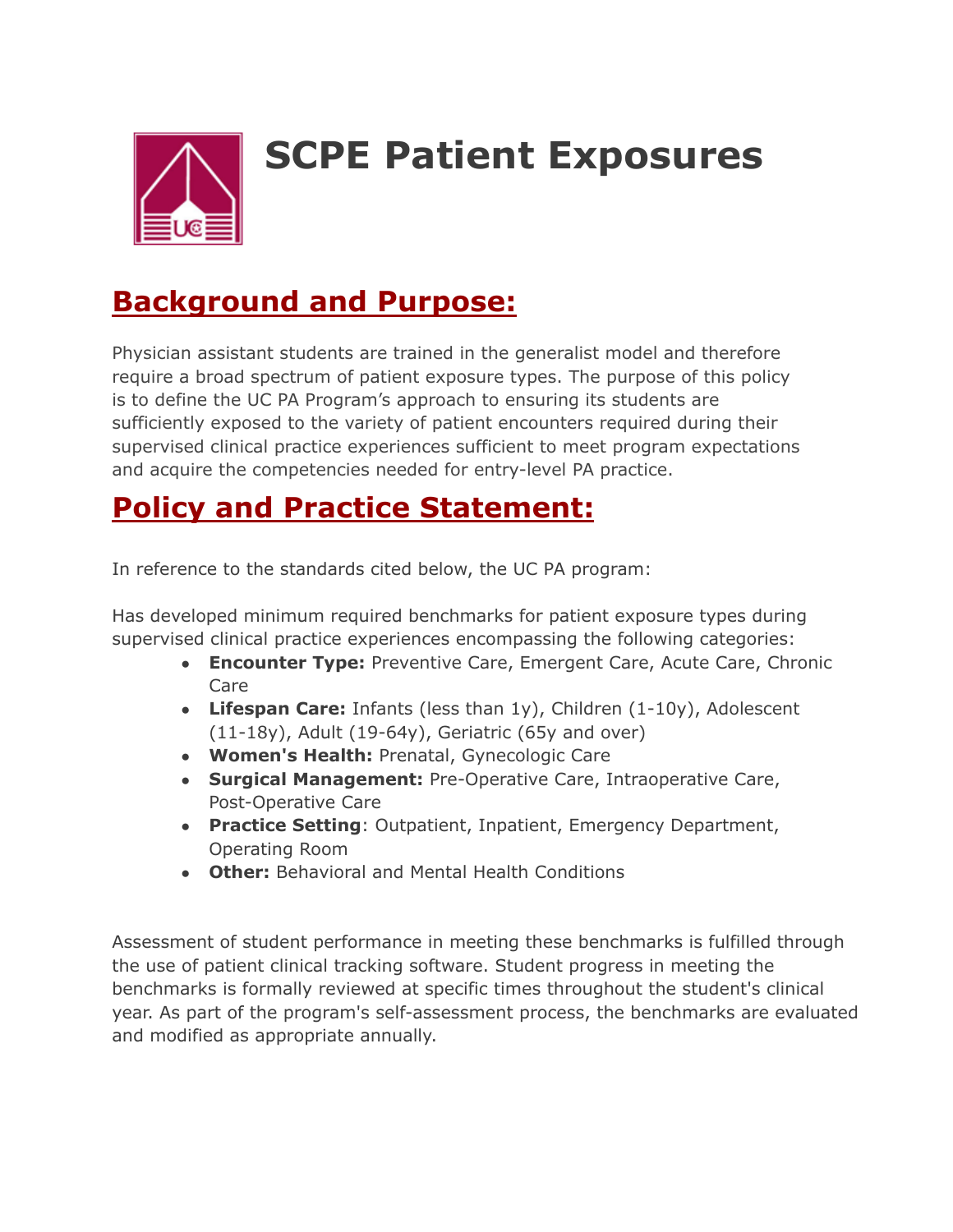## **Patient Exposure Benchmarks**

| <b>Patient Exposure Category</b> | <b>Benchmark (# encounters)</b> |
|----------------------------------|---------------------------------|
| <b>Total Encounters</b>          | 1000                            |
| <b>Encounter Type</b>            |                                 |
| <b>Preventive Care</b>           | 50                              |
| <b>Emergent Care</b>             | 20                              |
| <b>Acute Care</b>                | 200                             |
| <b>Chronic Care</b>              | 200                             |
| <b>Lifespan Care</b>             |                                 |
| Infants $($ < 1y $)$             | 20                              |
| Children (1-10y)                 | 50                              |
| Adolescents (11-18y)             | 50                              |
| <b>Adults (19-64y)</b>           | 250                             |
| Elderly (65y and over)           | 200                             |
| <b>Women's Health</b>            |                                 |
| <b>Prenatal Care</b>             | 20                              |
| Gynecologic Care                 | 50                              |
| <b>Practice Setting</b>          |                                 |
| Outpatient                       | 400                             |
| Inpatient                        | 100                             |
| <b>Emergency Department</b>      | 75                              |
| <b>Operating Room</b>            | 15                              |
| <b>Surgical Setting</b>          |                                 |
| Pre-Operative                    | 10                              |
| Intra-Operative                  | 15                              |
| Post-Operative                   | 10                              |
| <b>Other</b>                     |                                 |
| <b>Behavioral/Mental Health</b>  | 100                             |